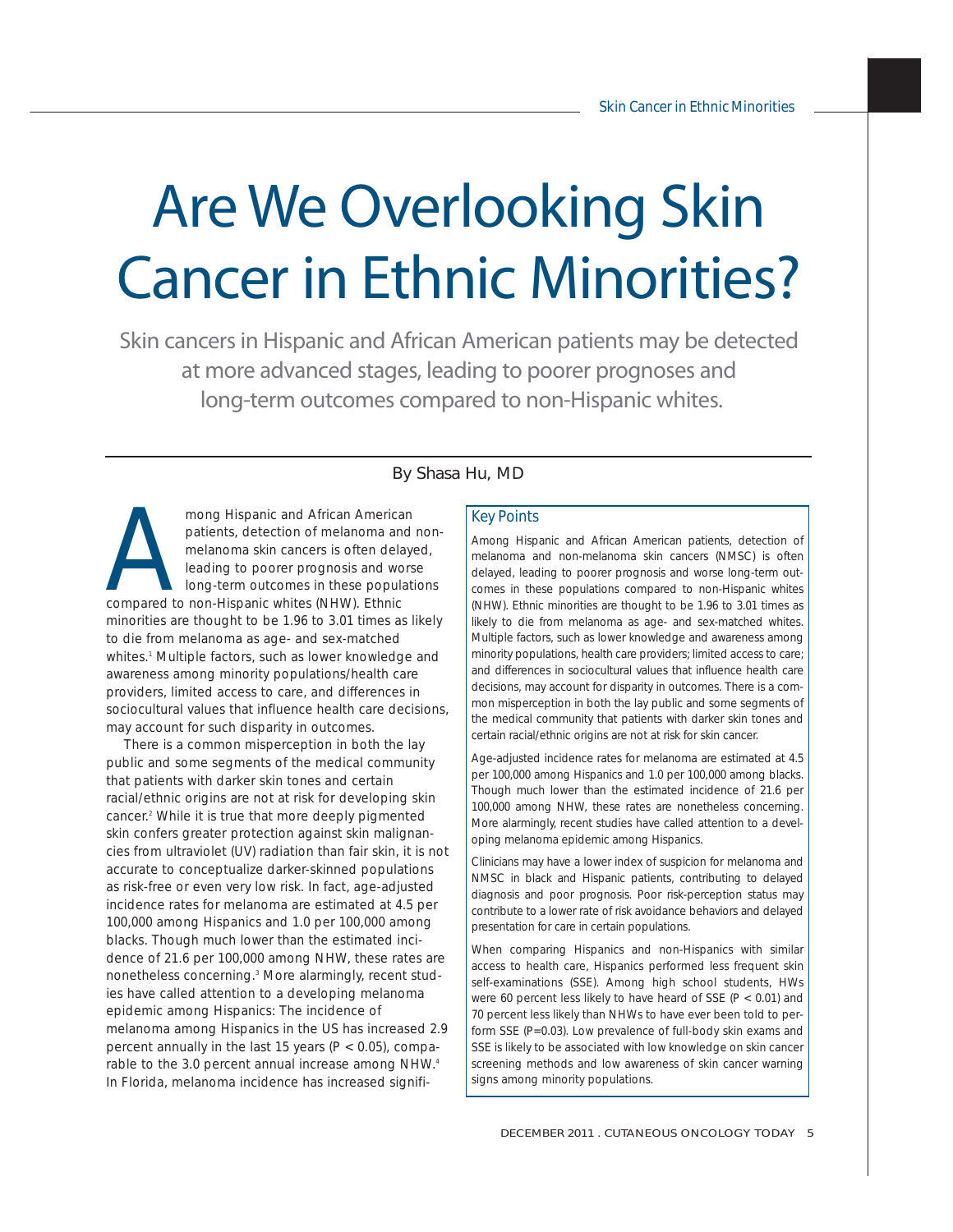| Melanoma | Age-adjusted Incidence Rates for Melanoma <sup>3</sup> |
|----------|--------------------------------------------------------|
|          |                                                        |
| $\div$   |                                                        |
| TABLE    | Non-Hispanic Whites 21.6/100,000                       |

cantly among Hispanics, especially among Hispanic white (HW) women, at an annual increase of 3.4 percent  $(P = 0.01)$  from 1990-2004.<sup>5</sup> Data from the California Cancer Registry also show markedly increased rates of invasive melanoma among Hispanics, primarily with increased thicker tumors, associated with worse prognosis.6 Hispanics also have poorer survival rates from melanoma than whites.<sup>7,8</sup> The five-year relative survival rates of melanoma is 77.1 percent for HW males, 86.8 percent for HW females, 86.5 percent for NHW males, and 92.2 percent for NHW females.<sup>9</sup> Delayed melanoma diagnosis is the primary cause of higher mortality from melanoma among HW compared to NHW in the US, highlighting the need for better secondary prevention measures among Hispanics.<sup>10</sup>

Reliable data regarding the incidence of basal cell carcinoma (BCC) or squamous cell carcinoma (SCC) in blacks and Hispanics are not available. However, it has been shown that nonmelanoma skin cancers (NMSC) carry a significant burden<sup>11</sup> and impart substantial morbidity among Hispanics and other minorities.<sup>12</sup> The delayed diagnosis of skin cancers among minority populations may also be attributable to the cancers' atypical locations. While melanoma occur most commonly on sun exposed areas among NHW populations, Hispanics and blacks experience higher proportion of melanomas occurring in acral areas and lower extremities.13 Squamous cell carcinomas occur more commonly on sun-protected sites, particularly legs, among black patients, compared to rates reported in the general population.12,14

#### Disparities in Melanoma Among US Hispanics

The delayed diagnosis of melanoma among Hispanics, along with their worse survival, represents a significant public health challenge. This is because both the Hispanic populations are on the rise and their melanoma incidence is increasing. US Census predicts one of four Americans will be Hispanic by 2050.<sup>15</sup> Emerging studies suggest there are several unique trends characterizing melanoma rates, diagnosis, and treatment among US Hispanics. An analysis of 42,770

US patients diagnosed with melanoma from 2004 through 2006 showed that Hispanics were significantly more likely to be diagnosed with nodular melanoma or acral lentiginous melanoma (ALM) and less likely to be diagnosed with superficial spreading melanoma or Hutchinson's melanotic freckle and less likely to present with multiple primary cancers.<sup>10</sup> Furthermore, Hispanics were less likely to receive surgical interventions for their melanomas. Whereas 8.5 percent percent of NH subjects died during the study period, and 4.8 percent from melanoma specifically, the mortality rate was significantly higher for Hispanics. During the study period, 12.4 percent of Hispanics died, with 7.3 percent specifically from melanoma.

A recent study of ALMs recorded by the Surveillance, Epidemiology, and End Results (SEER) Program found that HW had the highest overall incidence rates of ALM (2.5 per 1,000,000 person-years;  $P =$ .007) compared to NHW and blacks (both had similar rates of 1.8 per 1,000,000 person-years).<sup>13</sup> The ALM fiveand 10-year melanoma-specific survival rates were highest in NHW (82.6 percent and 69.4 percent), intermediate in blacks (77.2 percent and 71.5 percent), and lowest in HW (72.8 percent and 57.3 percent) and Asian/Pacific Islanders (70.2 percent and 54.1 percent).

A large retrospective analysis of 41,072 melanoma cases collected from 1990 to 2004 by the Florida Cancer Data System found 17.8 percent of melanoma cases diagnosed in HW were at either regional or distant stage, significantly higher than that seen in NHW (11.6%) (P< 0.01), and for HW there was little improvement in melanoma diagnosis over this time period, which was seen in NHW.<sup>5</sup> Black patients in this time period also had more advanced melanoma at diagnosis: 26.4 percent of blacks presented with either regional- or distant-stage melanoma (P < .001).

#### The Problem of Risk-Perception

Based on the lower incidence of melanoma and NMSC in ethnic minorities, along with a false perception of the actual risk, clinicians may have a lower index of suspicion for melanoma and NMSC in black and Hispanic patients,<sup>3</sup> contributing to delayed diagnosis and poor prognosis. Poor risk-perception status may contribute to a lower rate of risk avoidance behaviors and delayed presentation for care in certain populations, including ethnic minorities.<sup>16</sup> In Miami-Dade County, Hispanic high school students were more likely to sun bathe and to use tanning salons, and were much less likely to practice sun protection compared to their NHW peers.<sup>17</sup> After adjustment for age, sex, skin sensi-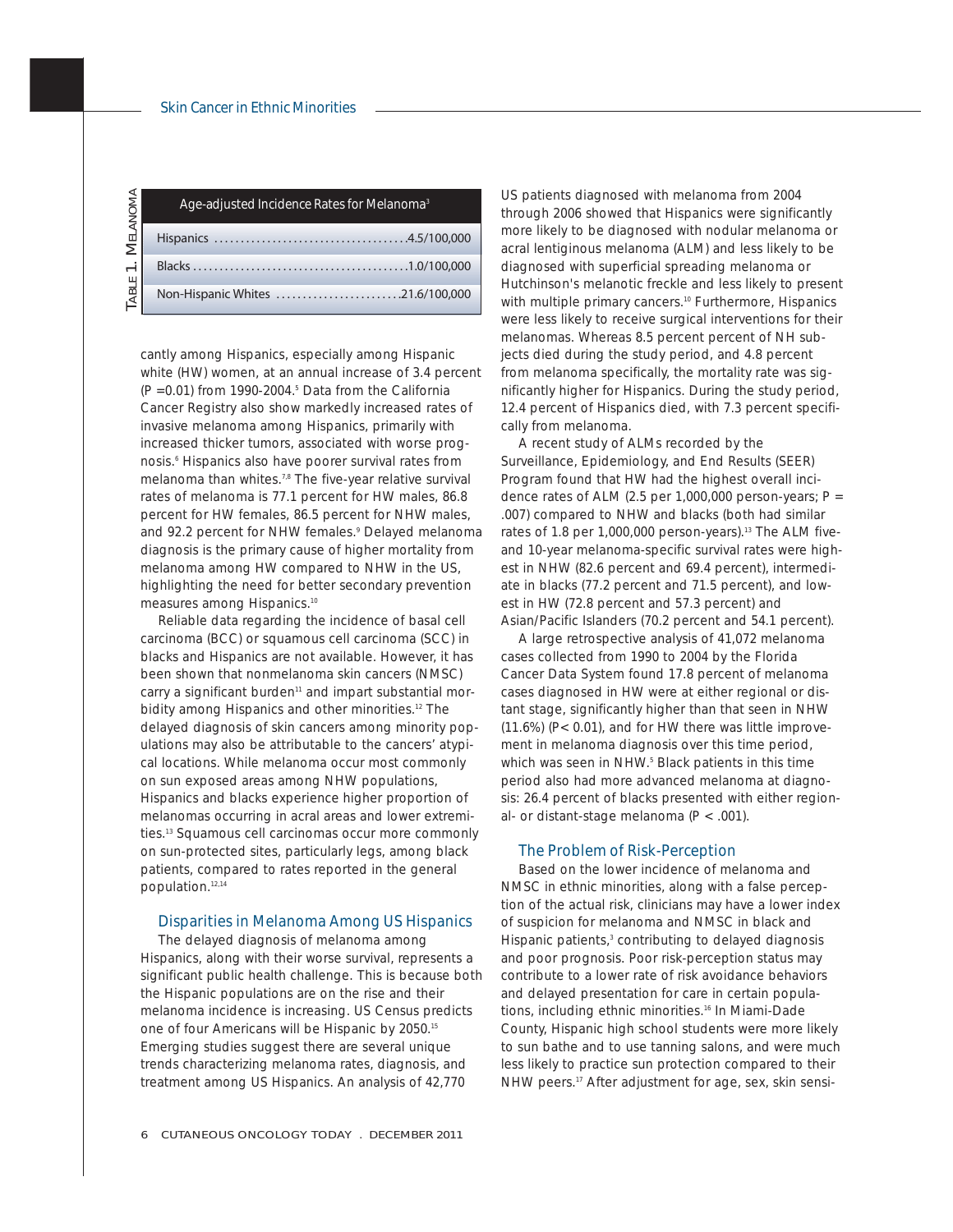### Rates of Physician Exams

3.7% of HW patients versus 8.9% of NHW patients $^{21}$ 

TABLE 2. SKIN EXAMS

TABLE<sub>2</sub>

**SKIN EXAMS** 

16.2% of Black patients & 17.1 % of Hispanic patients versus 25.5% of NHW<sup>22</sup>

tivity to sun, and family history of skin cancer, HW students were 2.5 times more likely than NHWs to have used a tanning bed in the past year (95 percent confidence interval, 1.1-5.6).<sup>17</sup> This is alarming because even a one-time exposure to tanning beds before 35 years of age increases a person's risk for melanoma by 75 percent.18 Additionally, HW high school students had a significantly lower level of skin cancer knowledge and awareness after adjusting for skin sensitivity to the sun and family history of skin cancer. Adult Hispanics from Chicago suburban area also showed low awareness of melanoma risks.19,20

A recent analysis of responses on the Health Information National Trends Survey (HINTS), shows that blacks, the elderly, and people with less education all perceived themselves as being at reduced risk for skin cancer. Furthermore, these groups, along with Hispanics, tended to believe that they could not reduce their skin cancer risk or that recommendations for risk reduction were too unclear for them to adopt appropriate strategies.16 This suggests that black and Hispanic patients may be less likely to adopt UV avoidance strategies, use sunscreens, or conduct regular skin selfexaminations.

Low perceived risk is thought to contribute to delayed presentation for medical care, while low index of suspicion among care providers and suboptimal access to health care also contribute to delayed diagnosis of skin cancer among minority populations. Data from National Health Interview Surveys showed Hispanics are screened for skin cancer less frequently than NHW.21 In 2000 only 3.7 percent of HW had a recent skin examination by physicians, compared to 8.9 percent NHW surveyed. Another study of skin cancer screening practices found that only 16.2 percent of black patients and 17.1 percent Hispanics patients compared to 25.5 percent of NHWs have received full body skin examinations (FBSE) by their primary care physicians ( $P=0.05$ ).<sup>22</sup> Such differences in delivery/utilization of healthcare resources are likely influenced by a complexity of factors such as socioeconomic status (SES), skin cancer awareness, and sociocultural values.

Socioeconomic factors, such as poverty and lack of health insurance, influence access to and use of cancer screening services and treatment, thus contributing to current disparities in cancer burden among minority groups.23 For melanoma, while higher SES is associated with an increased risk for melanoma, lower SES populations present with later stage disease and experience worse survival rates.<sup>24</sup>

Skin self-examinations (SSE) is another important secondary prevention strategy; it is associated with thinner (better prognosis) melanomas at diagnosis.25 When comparing Hispanics and non-Hispanics with similar access to health care, Hispanics performed less frequent SSE.<sup>20</sup> Among high school students, HW were 60 percent less likely to have heard of SSE (P < 0.01) and 70 percent less likely than NHWs to have ever been told to perform SSE (P=0.03) after adjusting for skin type and family history of skin cancer.<sup>17</sup> Low prevalence of FBSE and SSE is likely to be associated with low knowledge of skin cancer screening methods and low awareness of skin cancer warning signs among minority populations.

#### Implications

Overcoming the disparity in skin cancer diagnosis and outcomes among blacks and Hispanics in the US will require collaborative efforts aimed at health providers as well as the public to:

• Improve the knowledge and awareness of skin cancer and suspicious skin lesions among medical professionals;

• Familiarize clinicians and patients with key features that characterize melanoma and NMSC in non-white patients;

• Educate health care providers to more effectively communicate risks and detection strategies to minority patients;

• Enhance and expand public education campaigns about skin cancer risks, early signs of skin cancer, prevention practices, and the importance of early detection in formats that are culturally and linguistically appropriate for each minority population.

#### **Conclusion**

Melanoma and NMSC occur less frequently in blacks and Hispanics but overall are diagnosed at more advanced stage and impart great morbidity and mortality compared to those among NHW. Both patients and